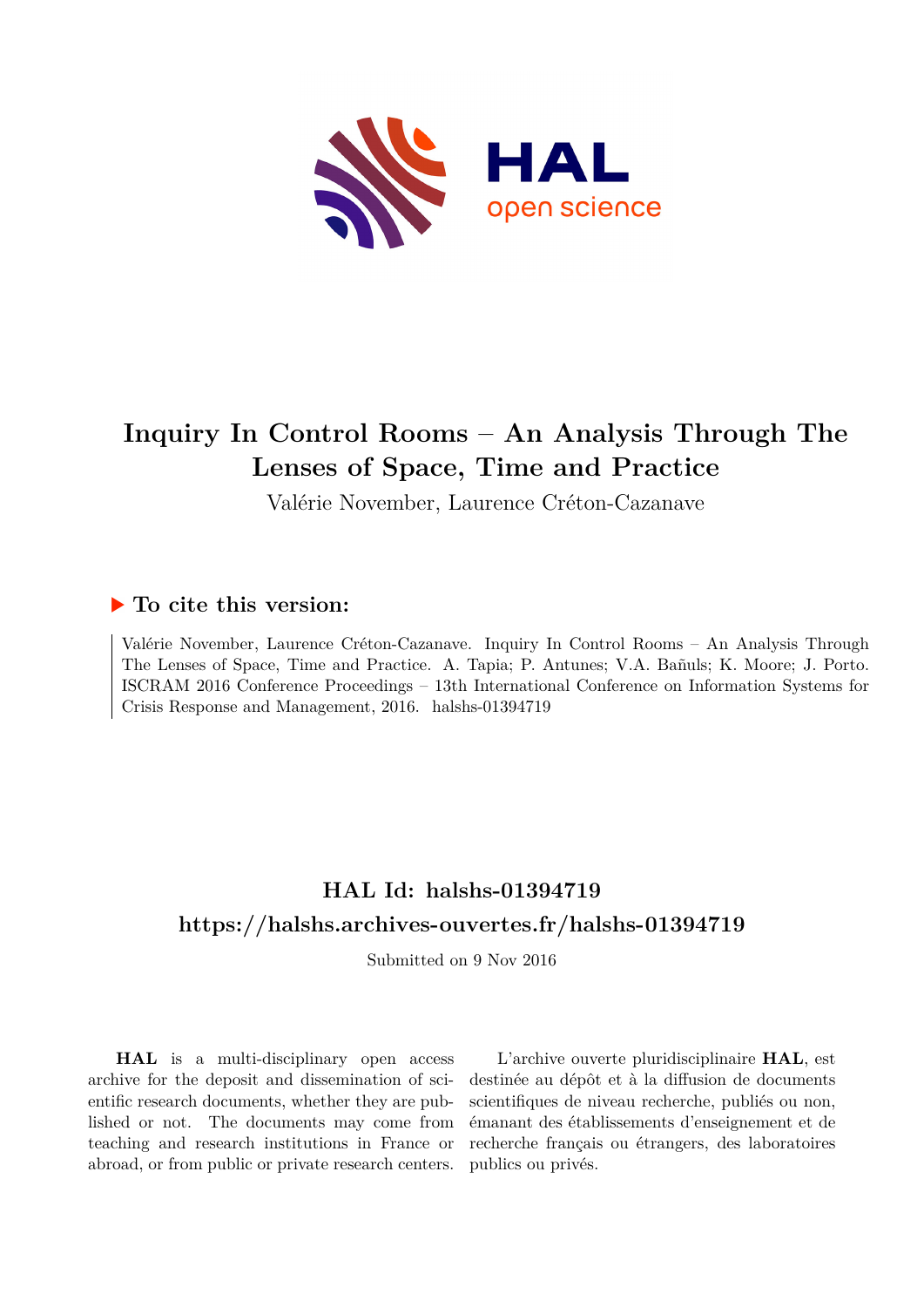# **Inquiry In Control Rooms – An Analysis Through The Lenses of Space, Time and Practice**

**November Valérie**

LATTS, France valerie.november@enpc.fr **Créton-Cazanave Laurence** LATTS, France laurence.creton-cazanave@enpc.fr

## **ABSTRACT**

In recent risk studies, some researchers have raised concerns regarding the focus on extraordinary events sometimes called "extreme paradigm" (Gaillard, 2007). Simultaneously, we are witnessing a growing interest in the more "ordinary" situations that must be handled on a daily basis in order to avoid crises (Roux-Dufort 2007, Van Laere 2013). In an interdisciplinary perspective of sociology and geography, we have analysed five different control rooms (traffic safety, air traffic control, humanitarian coordination, weather forecasting and electrical supply). This transversal perspective has helped us consider control rooms as specific spatio-temporal devices, where ordinary practices aim as much at crisis avoidance as at crisis management. We conclude that it is important to broaden the analytical perspective of control rooms; to no longer regard them as the source of action but rather as one aspect of larger socio-technical monitoring devices.

## **Keywords**

-

Control rooms, space, time, action, monitoring

# **1. INTRODUCTION - CONTROL ROOMS: A PLACE OF ORDINARY PRACTICES IN RISK MANAGEMENT**

In recent risk studies, some researchers have raised concerns regarding the focus on extraordinary events sometimes called "extreme paradigm" (Gaillard, 2007). Simultaneously, there is growing interest in the more "ordinary" situations that must be handled on a daily basis in order to avoid crises (Roux-Dufort 2007, Van Laere 2013).

In this respect, control rooms merit specific attention because they are an exemplary case of everyday risk management (Gilbert, 2012), i.e. risk actors' daily routines and activities, which are characterized by discrepancies, constant adjustments and crisis avoidance.

Beyond what specifically takes place in these rooms (notably studied by the Command and Control Studies and the Computer Supported Cooperative Work studies), we will explore their relationship to their environment, and how it shapes the conditions of action in risk management.

Pawlak and Ricci's (2014) work clearly demonstrates the benefits of a transversal reading of control rooms, and implicitly posits that, regardless of their specificities, control rooms function based on a generic model, especially in terms of how information is handled and shared1 (see also Botterell and Griss 2011).

<sup>1</sup> We use the term "control room" generically to describe the different variations (crisis rooms, situation rooms, etc.), and to show that crises are but one aspect of the work done in these rooms.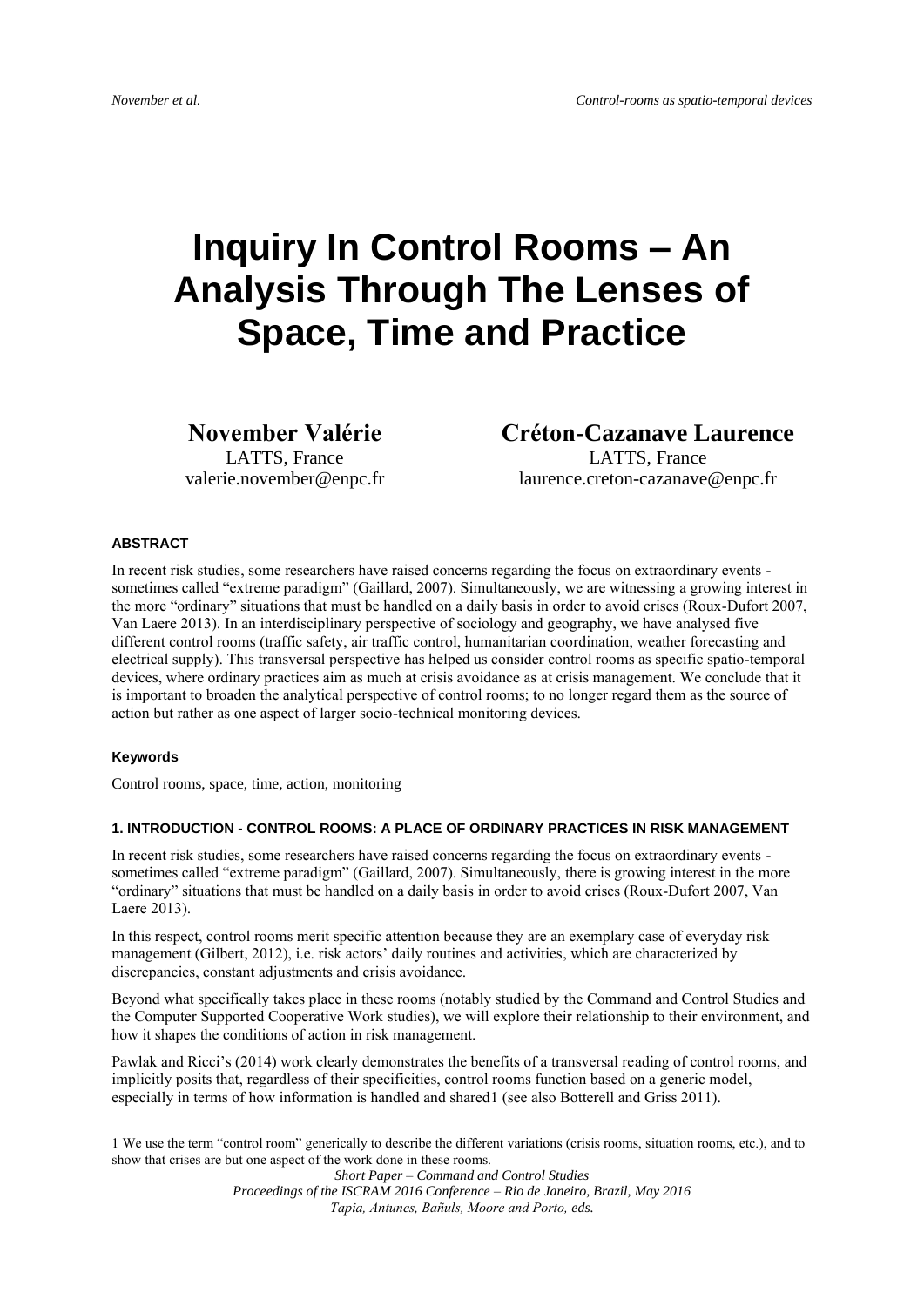1

In an interdisciplinary perspective of sociology and geography, we will explore the spatio-temporal dimensions of control rooms, and what they reveal and imply in terms of action in a complex, moving world.

A control room is, by definition, a space whose meaning depends intrinsically on the fact that it is part of a larger space in and on which it is designed to act. However, the actual spatial dimension of control rooms is a blind spot in the literature. In this regard, recent works on the spatiality of risks (Mueller-Mahn 2013, Bickerstaff and Simmons 2009, November 2008) open new analytical perspectives. By considering risk management as an assemblage resulting from the agency of several spatialities that are specific to the various elements involved in a risk situation, we can study how control rooms interact with their environments (the rooms themselves, the networks they are connected to and the spaces they monitor/on which they act). In this respect, control rooms can be seen not only as a central space - or source of action - but as a device2 helping to link several dynamic spatialities that far exceed the space of the room itself. The operator's job is to constantly coordinate these dynamic spatialities.

This article thus attempts to show the importance of considering control rooms as spatio-temporal devices for action that are indicative of contemporary challenges in risk and crisis management. In this regard, we seek to open a dialogue with previous studies from the control and command field that have focused either on the inside of control rooms (Bergstrand 2011 for instance) or outside (*Andresen and XXX 2014*), but not on the relations between the two.

# **2. CONTROL ROOMS: THEORETICALLY DIVERSE CONFIGURATIONS**

Our analysis is based on a survey of five control rooms (semi-structured interviews and observation)3, which allowed us to compare extremely divergent risk management situations, both by function (weather forecasting, highway network, power grid, humanitarian crises management and air traffic control) and room organization (see Table 1).

As Table 1 shows, these rooms manage different types of risks and monitor different objects using a number of technical and human resources. Their areas of intervention vary considerably, both spatially and temporally.

|                   | <b>CASTOR</b>                                            | <b>OCHA</b>                                          | Skyguide                                                                        | MétéoSuisse                                                               | Alpiq                                                              |
|-------------------|----------------------------------------------------------|------------------------------------------------------|---------------------------------------------------------------------------------|---------------------------------------------------------------------------|--------------------------------------------------------------------|
| Function          | Traffic safety                                           | Humanitarian<br>coordination                         | Air traffic control                                                             | Weather<br>forecasting                                                    | Electricity<br>production and<br>distribution                      |
| Organization      | Canton of<br>Geneva, Police                              | <b>United Nations</b>                                | Switzerland                                                                     | Switzerland                                                               | Private Swiss<br>company                                           |
| Room name         | Centre for<br>monitoring and<br>intervention<br>(CSI)    | Emergency<br>Relief<br>Coordination<br>Centre (ERCC) | Area Control<br>Centre (ACC)                                                    | Regional weather<br>forecasting centre                                    | Operation and<br>management<br>centre (CEG)                        |
| Objects monitored | Geneva<br>highway bypass<br>$+$ several urban<br>tunnels | Major<br>emergencies in<br>the world                 | Air traffic                                                                     | Weather<br>phenomena                                                      | Electrical<br>network                                              |
| Spatial scale     | 27-km.<br>Network $+$<br>urban tunnels<br>(2D)           | The world<br>(2D)                                    | E-W air lanes:<br>Bern-Lyon<br>(300km)<br>N-S: Vesoul-Gap<br>$(450 \text{ km})$ | Switzerland, with<br>a focus on the<br>French-speaking<br>Cantons<br>(3D) | French-<br>speaking<br>Cantons of<br>Switzerland<br>network $(2D)$ |

Nevertheless, the work's transversal perspective helps us understand control rooms as specific spatio-temporal devices, where ordinary practices aim as much as at crisis avoidance as at crisis management.

*Short Paper – Command and Control Studies*

<sup>2</sup> Device here is used to express the French word "*dispositif*," which includes the social, technical, political, organisational dimensions of an entity.

<sup>3</sup> The material gathered in the first phase led to the production of a scientific documentary.

*Proceedings of the ISCRAM 2016 Conference – Rio de Janeiro, Brazil, May 2016 Tapia, Antunes, Bañuls, Moore and Porto, eds.*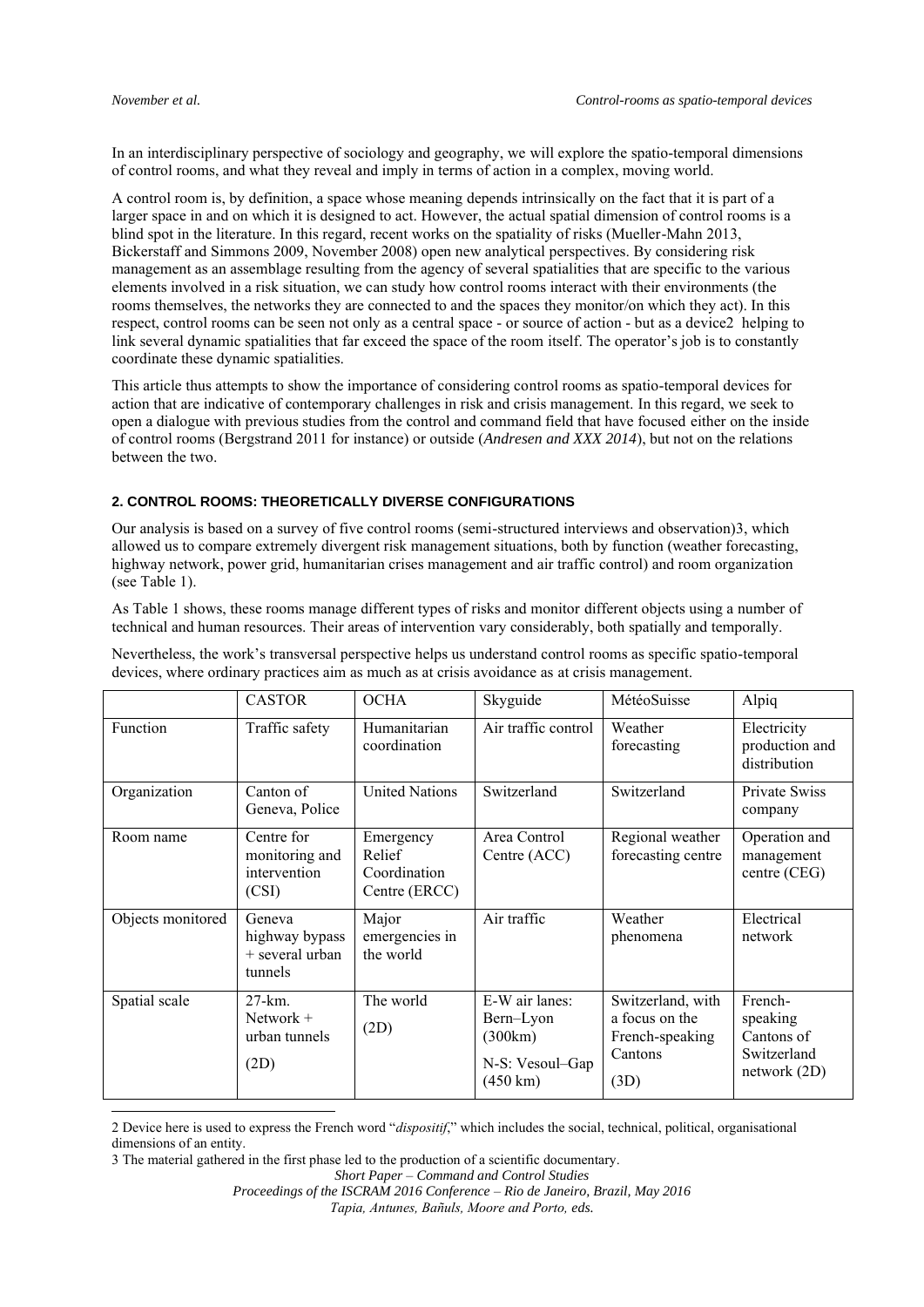|                                                                         |                                                                                  |                                                                                                                                                                               | ENE-SSW:<br>Dijon-Lyon (450<br>km)<br>(3D)                                                     |                                                                                                        |                                                                                                                   |
|-------------------------------------------------------------------------|----------------------------------------------------------------------------------|-------------------------------------------------------------------------------------------------------------------------------------------------------------------------------|------------------------------------------------------------------------------------------------|--------------------------------------------------------------------------------------------------------|-------------------------------------------------------------------------------------------------------------------|
| Hours of operation                                                      | 24/7                                                                             | Need basis                                                                                                                                                                    | 24/7                                                                                           | 24/7                                                                                                   | 24/7                                                                                                              |
| Technical means<br>for action (alert,<br>coordinate relief,<br>$etc.$ ) | 200 cameras;<br>fire and smoke<br>sensors,<br>automatic<br>incident<br>detection | <b>GDACS</b><br>(Global Disaster<br>Alert and<br>Coordination<br>$system) +$<br>online platform<br>called Virtual<br>OSOCC (On-<br>Site Operations<br>Coordination<br>Centre) | Flight plan<br>management<br>tools; software<br>for calculating<br>distances<br>between planes | Deterministic or<br>ensemble<br>(probabilistic)<br>numeric models;<br>Small- and large<br>scale models | The SCADA<br>system<br>produces visual<br>and sound<br>alarms;<br>numerical<br>model for<br>forecasting<br>storms |
| Manpower                                                                | 15 operators,<br>work in pairs                                                   | <b>Operation Task</b><br>Force is a 6-7<br>person group<br>called upon<br>depending on<br>the nature of the<br>disaster                                                       | $\overline{2}$ air traffic<br>controllers per air<br>space (depending<br>on traffic density)   | 1-4 forecasters                                                                                        | 14 dispatchers                                                                                                    |
| Possibility of<br>information<br>feedback from<br>users                 | Yes, by phone                                                                    | Indirectly<br>(social<br>networks)                                                                                                                                            | No                                                                                             | Yes, by phone                                                                                          | N <sub>0</sub>                                                                                                    |

# **Table 1. Characteristics of the Five Control Rooms**

# **3. CONTROL ROOMS: SHARED SPATIO-TEMPORAL DEVICES FOR ACTION**

The different rooms and activities that are carried out in them have several points in common.

First, it appears that, regardless of the nature of the activity, control room operators' work involves monitoring a "risk area" (motorway bypass, planes in the sky, an electric network, etc.) outside of and separate from the room itself.

The risk areas monitored have three points in common:

1) they are too big and too distant to be monitored without tools (cameras, sensors, etc.) and, more importantly, without a specific spatial working organization.

2) they are dynamic: the objects monitored (highways, air traffic, the movement of electricity, atmospheric changes and humanitarian operations) are in continuous flux and have unpredictable rhythms. Constant monitoring is needed, even though "nothing may happen" for long periods of time.

3) they are connected to control rooms with devices that allow the monitoring of large objects (highways, airspace, etc.), while distancing those in charge of managing it from the risk itself.

To manage this spatial and temporal challenge - all the more critical when lives are at stake - operators have a number of more or less complex tools: telephones (essential!), cameras, radars, modeling software, etc. However, as we shall see, they also use less "technical" resources, such as experience and discussions with colleagues. Control rooms are spatio-temporal devices designed to better link these resources and their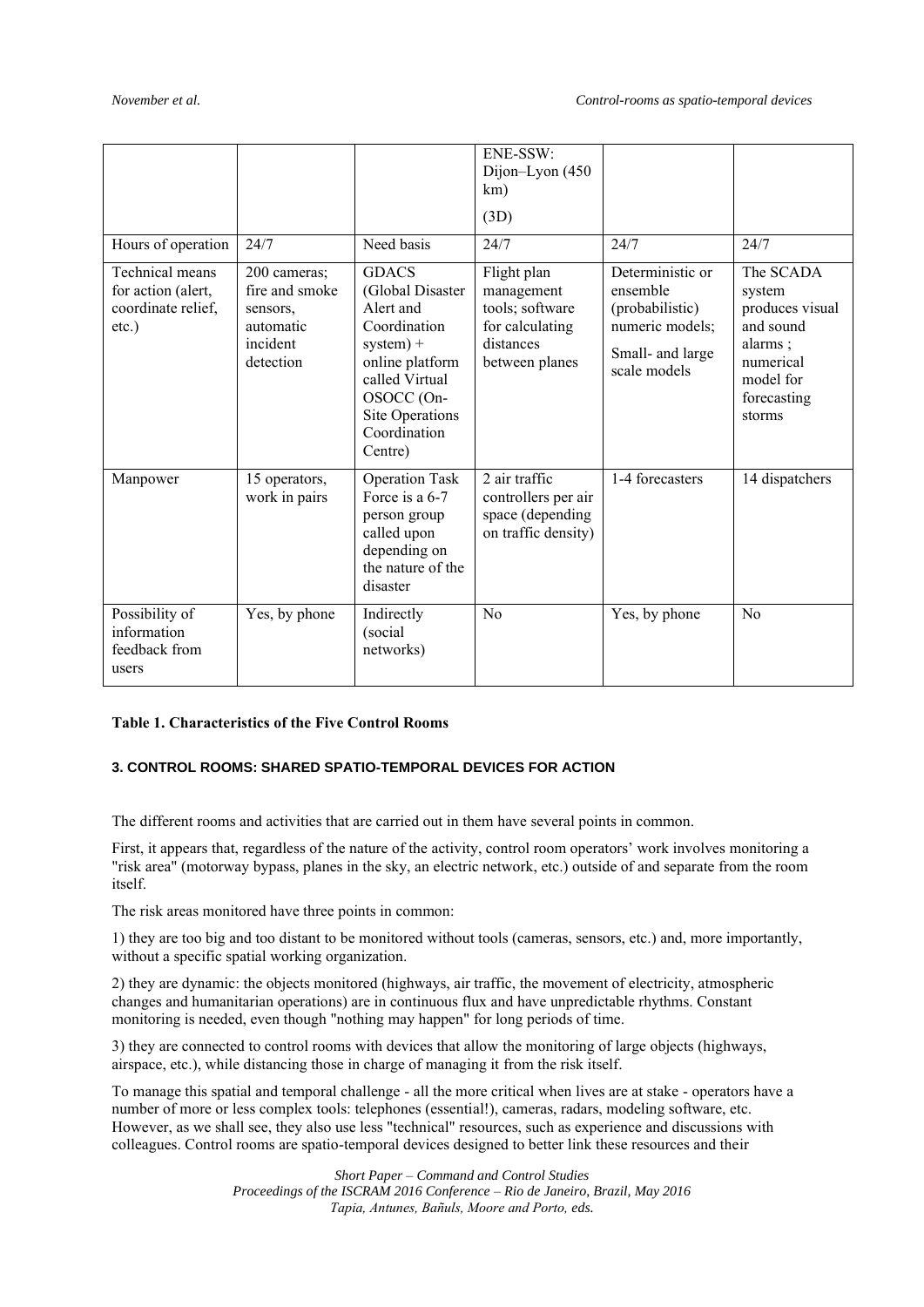spatialities so that action may be taken.

The multi-room approach allowed us to better identify the spatio-temporal dimensions that underpin the existence and organization of control rooms. The latter are a specific type of spatio-temporal device that allow for action in a world that is both too big and too dynamic for classic techniques.

Five key elements characterize control rooms as spatio-temporal devices.

#### **3.1. Extending actors' senses to make spaces more "graspable"**

# *"Without the cameras, we're more than blind." [CASTOR]*

A portion of the tools found in all the rooms we visited (cameras and other sensors) were designed to "extend" the senses of operators, who can thus be "present" at events at various points in space in virtually real time. In this regard, the CASTOR room is exemplary. Thanks notably to cameras, operators can visually monitor 27 kilometers of motorway simultaneously, and without moving.

But this "seeing" does not inherently necessitate a live image: some instruments are used to "visualize" information that has already been codified. For example, in air traffic control, planes are represented as diamonds on the radar: one does not "see" the plane itself, but rather sees what matters: its absolute position and position relative to other aircraft, its direction and its speed.

Using a variety of techniques, these rooms reconstruct an external and distant reality in order to observe it from a better angle. They therefore do not observe it via physical presence, but by scaling down what is happening in a larger space (i.e. the sky) to the dimensions of screens in a control room (Latour 1985).

These tools, combined with expertise and experience, enable operators to be constantly present in a large (relative to what can be seen without them) and spread out world, at little cost.

#### **3.2. Allows for a step back from the field to see the whole picture**

*"If I have to make a difficult decision like establishing aid priorities between one village or another, I have distance and I need it." [OCHA]*

Because they monitor far-away spaces, operators have a somewhat distant relationship to the individuals actually on site. This is a key condition of their effectiveness. As one air traffic controller put it, "We don't see the passengers. On our screens, planes are represented as green diamonds." This is important; operators could not handle air traffic while thinking about each person on each plane. In other words, operators must detach themselves from the "details" in order to ensure overall performance and the safety of many.

However, operators are not always able to "divest", and are far from being deaf to the reality in the field; more or less formal information also flows back (e.g. testimony from a firefighter on the ground that contradicts the weather model). Also, operators sometimes can be emotionally involved with individuals (e.g. when reassuring an injured person who calls the CASTOR center).

Operators' work therefore involves a subtle play of distance from and proximity to the place and individuals whose security they ensure – play that shapes their efficiency and demands constant adjustment.

## **3.3. Allows for a step back from the emergency time pressure to make decisions based on the information received and to identify risk signs**

# *"If a problem occurs, it's better to do nothing for 10 minutes and think than to jump on the controls and do just anything." [ALPIQ]*

The spatial distance between the control room and risk area is coupled by a temporal distance. This allows operators to not be seized by the urgency of the situation and to avoid "tunnel vision", which is all the more necessary given that these tools - be they sensors (cameras, etc.) or analytical systems (e.g. automatic identification of stopped cars with CASTOR) - generate a continuous flow of multiple and heterogeneous information that operators must filter.

Moreover, in this flow, certain information can prove to be false signals. While tools allow operators to detect anomalies, failures and potentially dangerous patterns, they are nonetheless limited because they are based on an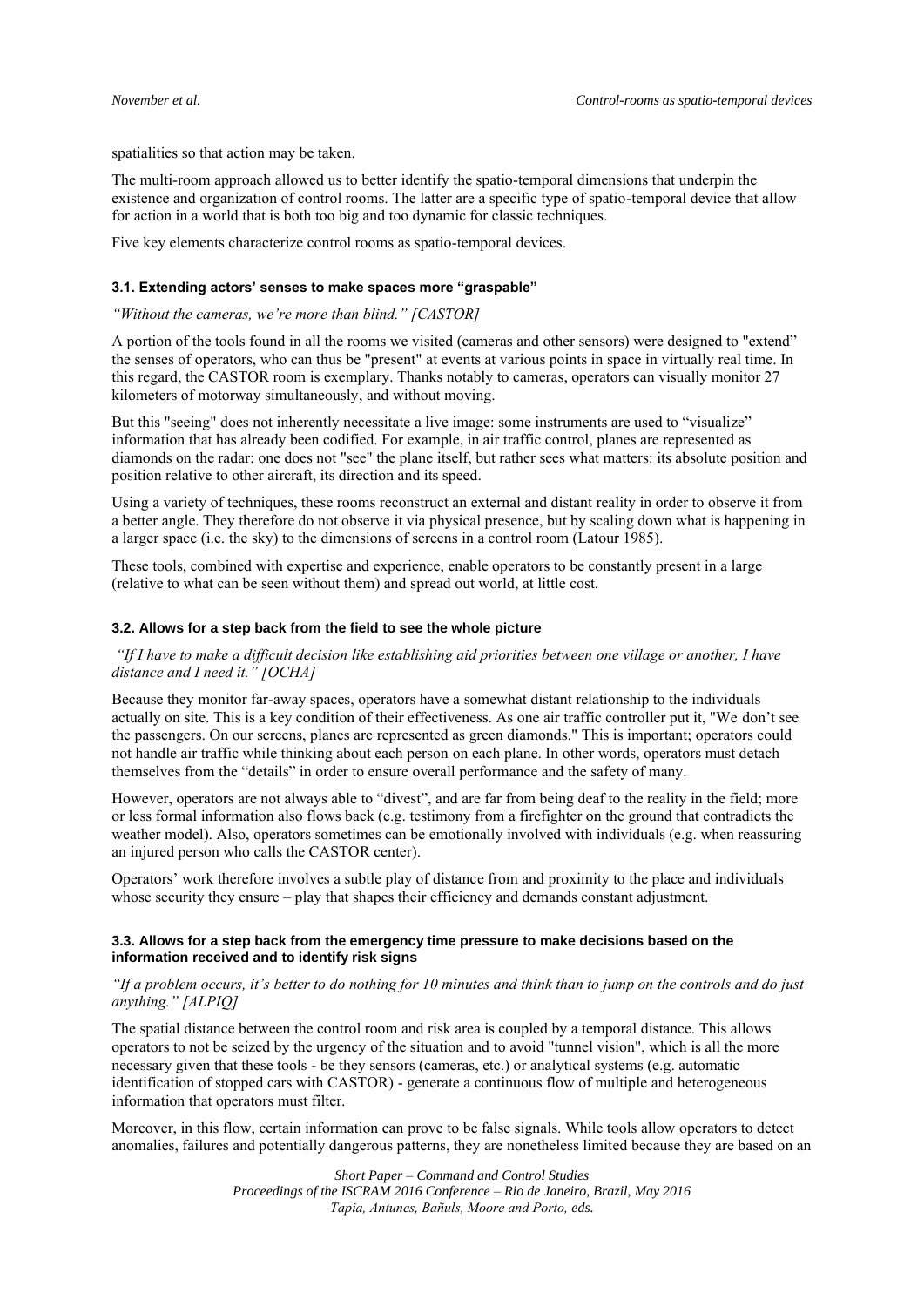imperfect knowledge of phenomena. Indeed, all the objects monitored in the rooms we visited exhibit somewhat chaotic behavior (in terms of probability), and therefore are unpredictable.

One of the major challenges for operators is sorting and assessing the validity of the information they receive in order to detect risk signs early and be able to act quickly and efficiently. But these clues are often tenuous, getting lost in the mass of information, and can crop up at any point in a potentially numbing routine. It is therefore essential for operators to set time aside for analysis: all signals do not necessarily indicate a risk and, for now, the filtering and interpretation done by the operators themselves is indispensable. Although time frames differ from one room to another (from a few seconds for air traffic controllers, to a few minutes for ALPIQ, to several hours for MeteoSuisse and OCHA), time for analysis cannot be rushed, as it is a necessity for efficient human-tool complementarity in terms of managing risks.

# **3.4. Allows for the sharing of interpretations of a given situation to build meaning**

*"What helps us choose the most important information is our experience, and talking with our colleagues." [MétéoSuisse]*

One of the key added values of control rooms is a shared physical space where agents come together. This cohabitation provides them two fundamental resources to compensate for the limitations of their tools: experience and discussion.

With their extensive knowledge of the tools (and their limits) and the objects being monitored, experience allows operators to simultaneously be wary of their tools, to detect irregularities as yet undetected by the machines, and to interpret information in order to determine whether what they see is an indication of risk or an inconsequential and irregular signal. In the words of one meteorologist, "You can't apply a model to a T." Or an ALPIQ operator who said, "Every unexpected situation requires some analysis because there is no ready-made solution...It's no use doing things quickly without thinking, by routine...That comes through the experience of analysis."

Experience takes shape and develops largely through working with colleagues. This collective aspect is essential when analyzing and making decisions in situations of risk: "When you work with someone for a long time, you know how they react and what they're best at. [W]e divide up the work better" (CASTOR). Another example: "[When you follow a situation], it stabilizes over discussions between people…Every time we change shifts, we talk... [G]radually a general idea emerges from the discussions…"(MeteoSuisse).

#### **3.5. Organising daily attention to better link routine and unexpected events**

*"There's a certain routine, but [there are] still unexpected events; we have constantly changing parameters, and that impacts our work." [SKYGUIDE]*

It would be misleading to imagine the work in these rooms as continuous crisis management. On the contrary, on a daily basis, quiet times largely outnumber moments of crisis. What is difficult, in fact, is the "arrhythmia" of the monitored objects: the irregular (and thus unpredictable) alternation of down time - when one must nevertheless remain on standby - and emergencies – when one must be ready to act immediately. Operators cannot at any time "disconnect" from their monitoring and shift into "enacted vigilance" mode (Klauser et al. 2006; Roux 2006).

Most operators describe a certain work routine, while those who do not have one try to develop one, as the coordinator of OCHA's Rapid Response Team describes: "Of course, emergenc[ies] are always unpredictable. [W]hat I try to do is establish a routine so it doesn't become completely chaotic." These routines paradoxically allow them to remain vigilant for their entire shift, turn, or service, and thus act quickly in the event of an emergency.

Moreover, the continuous flow of data means around the clock work for operators. When they arrive at work, they must enter into this flow to start their "watch", i.e. to learn what has happened during their absence, get acquainted with the current situation and start their own monitoring.

This routine/emergency dynamic, punctuated by watch shifts, is a salient aspect of operators' work and one of the key characteristics of good risk surveillance.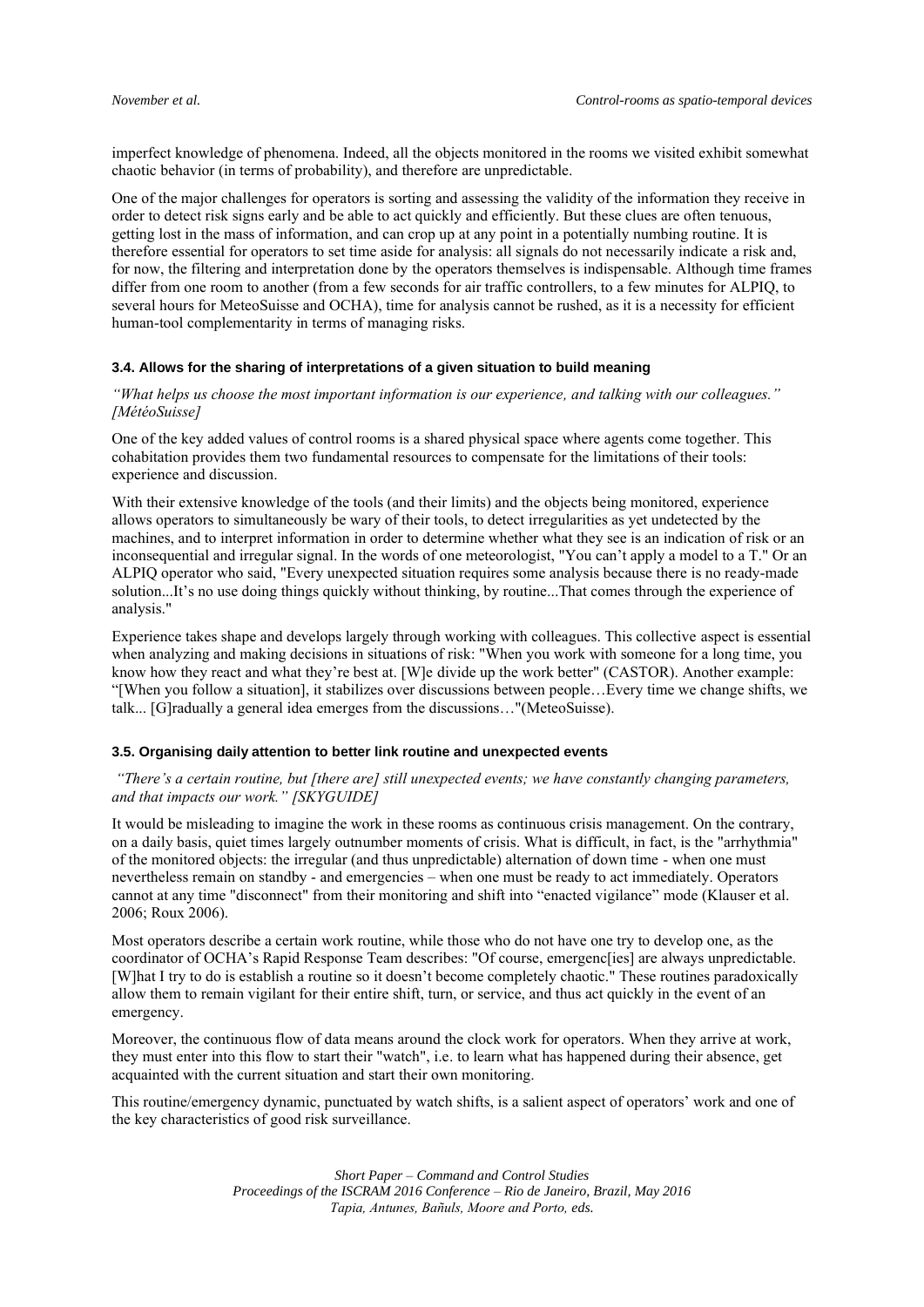# **4. CONTROL ROOMS: SPATIO-TEMPORAL DEVICES TO FOCUS ATTENTION**

Finally, our analysis shows that these rooms are only useful within the larger perspective that includes the space under surveillance, the object being monitored and the tools that link them. Therefore, if we want to understand what is at work in the proliferation of control rooms in contemporary societies, we must not only observe these rooms and their operators, but also follow the tools and practices that connect them to the outside world, and analyse how these relationships are organized and maintained.

Control rooms find their greatest utility in the articulation of spatialities, that may be describe by:

1. A space to monitor and on/in/with which to act, which ideally corresponds to the deployment area of the surveilled object/space (traffic, weather, etc.).

2. A monitoring centre, or control room, characterized by a single space in which specialized operators work, usually isolated from their immediate surroundings. This room is always separated from the monitored space and partially protected from the outside (blind rooms, restricted access, etc.). It is often connected to other players working on the same object/risk area (e.g. intervention patrols).

3. Links between the risk area and control room via technology (sensors, networks and display devices) and practices that make this technology useful (distancing, experience, sharing with colleagues, etc.).

This configuration – i.e. large and/or distant areas monitored remotely by isolated operators - is emblematic in terms of spatiality, and its growing use invites interpretation that joins with previous work (Créton-Cazanave, 2014): control rooms are an aspect of the management of a key issue in the contemporary world, namely emancipation as a condition for action. By emancipation we mean that, in order to be connected and vigilant to the part of the world in question (risk areas in this case) targeted through an intervention, it is necessary - or at least helpful - to temporarily put aside part(s) of reality (i.e. the players' immediate and multi-faceted environment).

# **5. CONCLUSION**

This study highlights not only the spatial and temporal dimensions of control rooms - dimensions that, until now, have not received a great deal of attention from researchers - but also underlines that the basic condition of action in situations of risk and crisis results from emancipation. We conclude that it is important to broaden the analytical perspective of control rooms; to no longer regard them as the source of action but rather as one aspect of larger socio-technical monitoring devices.

This has allowed us to clarify in part how operators in control rooms avoid crises by maintaining assemblages from the everyday to crises - with specific spatio-temporal devices adapted to a complex and dynamic world. As they help make emancipation (and hence action) possible, control rooms – considered as spatio-temporel devices - respond to widely shared issues in risk management.

Thus, approaching the issue from a spatio-temporal perspective makes it possible to address "crisis management" from a new angle and to highlight basic, everyday (though little studied) practices.

It allows for a new understanding of control rooms, and helps us analyses their purpose: keeping a large and changing world together and avoiding major crises whenever possible. But control rooms and their activities are nearly invisible to the uninitiated, let alone average citizens, who constantly cross these monitored "risk spaces" without even realizing it. Therefore, how to support and value this daily work "in the shadows" that we only talk about when something goes wrong? How to distinguish between the work of "guardians of risk," from which we all benefit, and surveillance practices that – quite rightly - give rise to democratic concerns?

This is the main goal of Euridice (coordinated by the authors of this paper), a research project led in cooperation with the General Secretariat of the Security and Defense Zone of Paris. This project, which began in September 2015 and will last for a period of two years, will undoubtedly provide answers to these fundamental questions.

# **REFERENCES**